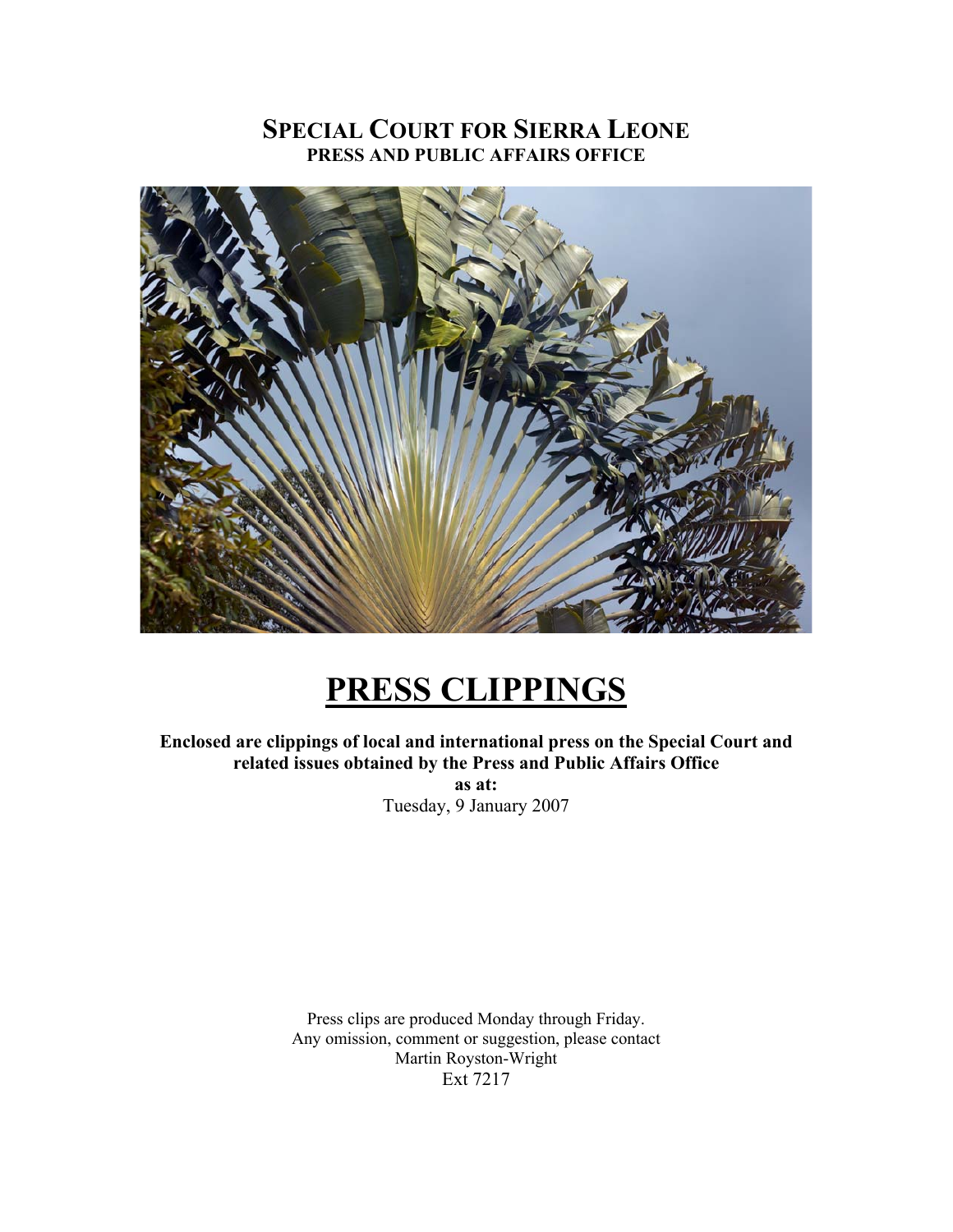| <b>International News</b>                                                   |              |
|-----------------------------------------------------------------------------|--------------|
| UNMIL Public Information Office Media Summary / UNMIL                       | Pages 3-5    |
| Ma Ellen, General Peanut Butter, and Liberia's Quest for Normalcy / Spiegel | Pages $6-10$ |
| 2007: Challenges, Opportunities in Nigerian Law / Thisday                   | Page 11      |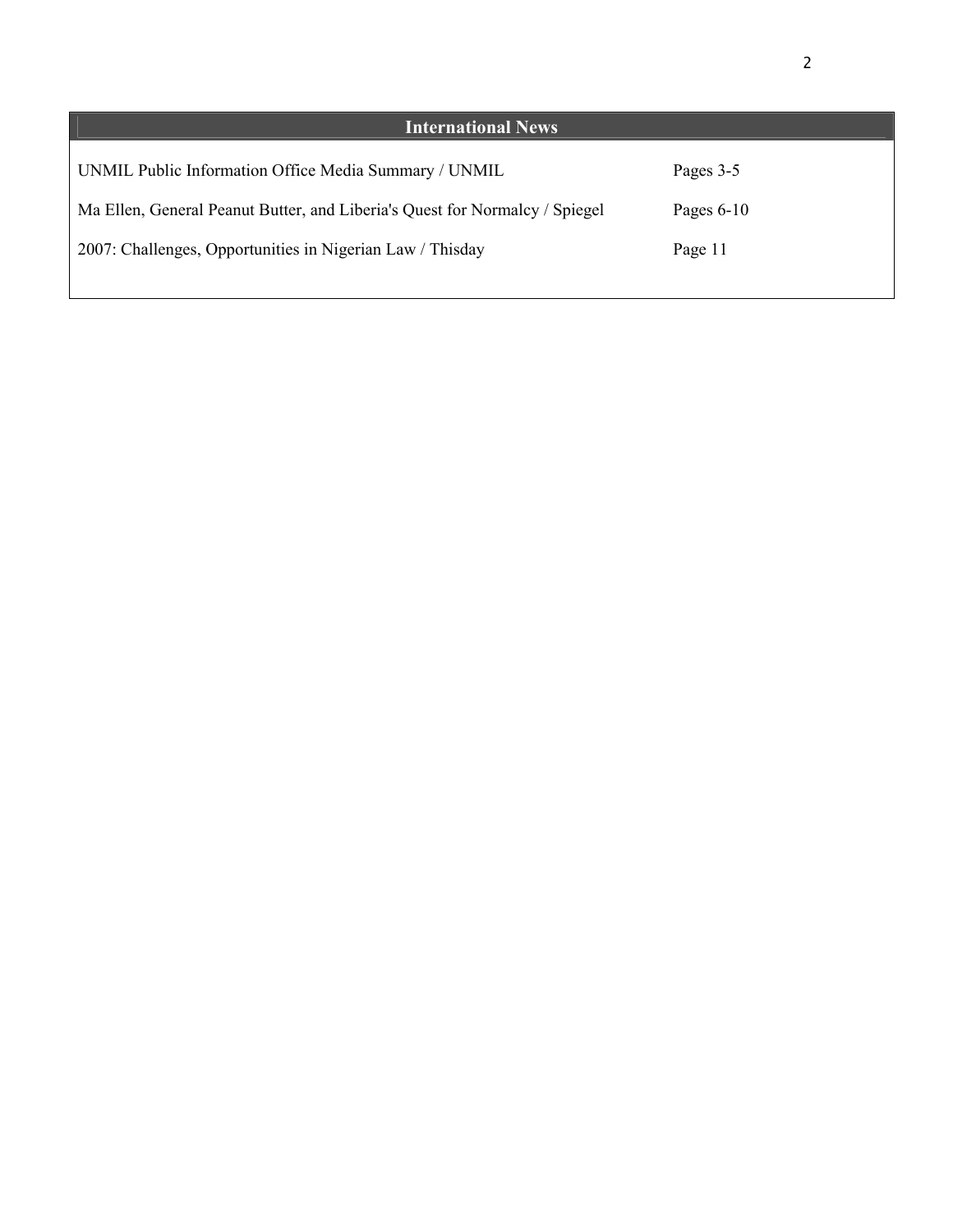

United Nations Mission in Liberia (UNMIL)

## **UNMIL Public Information Office Media Summary 8 Jan. 2007**

*[The media summaries and press clips do not necessarily represent the views of UNMIL.]*

## **International Clips on Liberia**

**Dpa** 01/07/2007 11:06:20

## **Liberian MPs seek speaker's removal over Taiwan contacts**

Monrovia\_ (Liberia) \_ A political crisis is in the making in Liberia as legislators in the lower house of parliament begin signing a resolution to remove the speaker of the house "for acts incompatible with his status." The legislators have cited Edwin Melvin Snowe's attempt early last year to violate the "one-China" policy supported by the government by making contacts with Taiwanese leaders about reopening diplomatic ties.

## **International Clips on West Africa**

## 01/08/2007 04:03:37 **The Truth about Foreign Aid in Sierra Leone**

Concord Times (Sierra Leone) via NewsEdge Corporation: If there were an annual global prize for governmental cluelessness, the perennial record holder would undoubtedly be a government from the long list of desperately poor African countries. Sadly, the successive governments in Sierra Leone since 1967 would be the favorite for the annual honor of the most clueless on earth. It is a testament to the depth of the hole from which our country has to climb that, here we are in the 21st century and the government still trumpets with clueless delight the most recent announcement of yet another foreign "aid" package from its undoubtedly well-meaning benefactors -- the very same, mainly

## **THE GUARDIAN** 01/07/2007 20:21:54 **UK class action starts over toxic waste dumped in Africa: 'Botched disposal**

JOHN VIDAL, ENVIRONMENT EDITOR

Lawyers will today begin preparing the ground for one of the largest class actions heard in the UK over 400 tonnes of allegedly highly toxic waste dumped in the Ivory Coast from a cargo ship chartered by a London-based company. The legal team will start taking statements from thousands of witnesses. At least 10 people died and more than 40,000 sought medical advice after suffering from sickness and nausea, diarrhoea, vomiting, breathlessness, headaches, skin damage, and swollen stomachs. Hospitals, health centres and the Red Cross were overwhelmed after noxious fumes drifted over the city. Amid angry protests and panic, the government temporarily collapsed.

### **Local Media – Newspapers**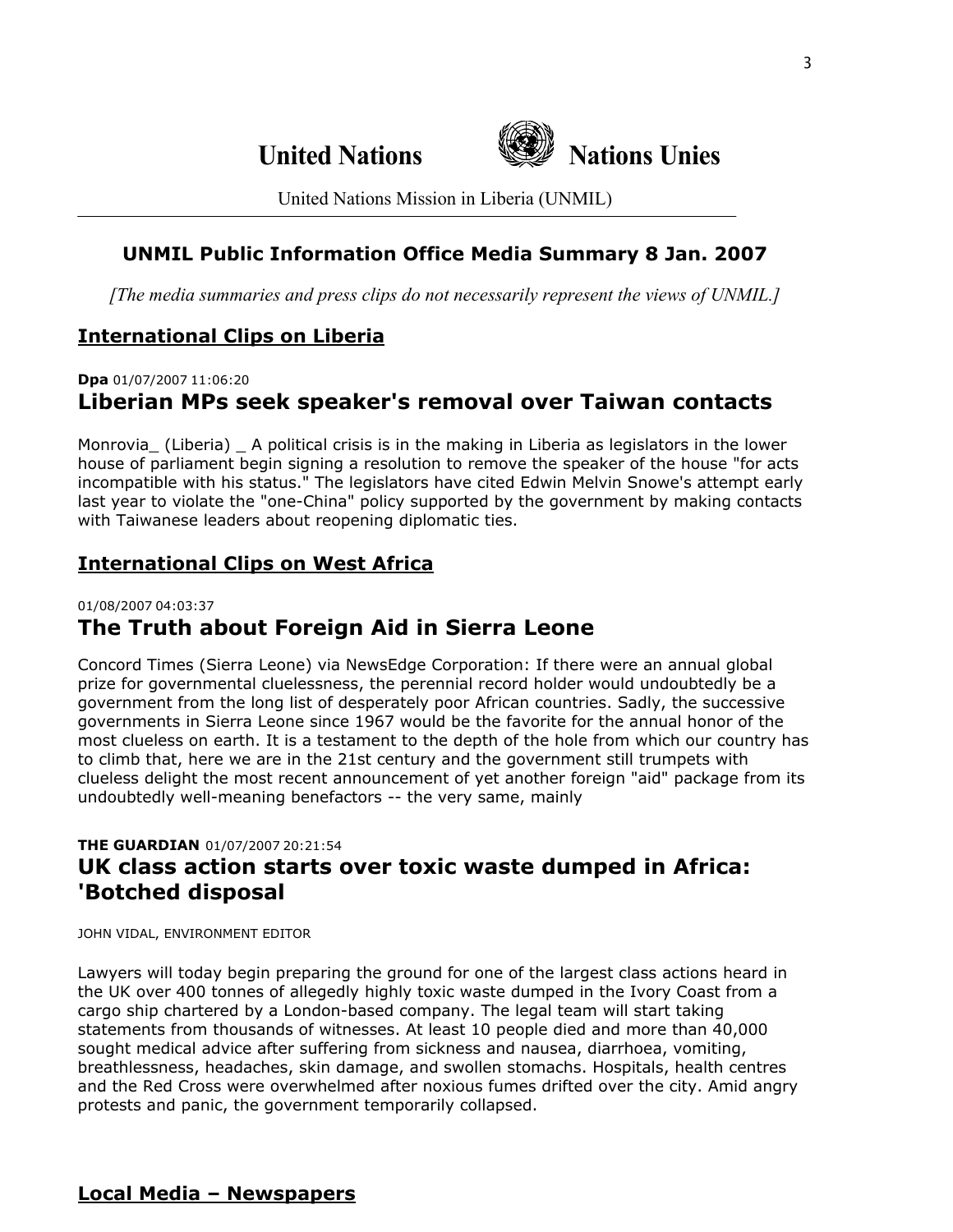#### **Speaker Snowe Faces Removal As Bribery Claim Emerges**

*(Liberian Express, New Democrat, Daily Observer, The Inquirer, The Monitor, Public Agenda and Heritage)* 

- What appears to be a political crisis has begun at the House of Representatives as some lawmakers including Dr. Bhofal Chambers and Dr. Keterkumeh Murray have signed a resolution calling for the impeachment of the Speaker, Edwin Snowe.
- According to Article 49 of the Liberian Constitution, "The Speaker, the Deputy Speaker and other officers so elected may be removed from office for cause by resolution of a two-thirds majority."
- The representatives want the Speaker impeached for supposedly meddling in the country's foreign policy and presenting a Lebanese national as a member of the Legislature during a conference he attended last year in the Arab Emirate of Qatar.
- At the same time, two lawmakers, Saah Gbollie and Samuel Bondo, claimed yesterday that they were given US\$5,000 each to execute a resolution to impeach the Speaker. Speaker Snowe had earlier accused President Ellen Johnson-Sirleaf of masterminding plans to unseat him, a claim the President has denied.

#### **IRI Promises to Provide over US\$40,000 for Nimba County By-Election**

*(The News and Heritage)* 

• An American pro-democracy group, International Republican Institute (IRI) Liberia said that it would provide more than US\$40,000 for the pending Nimba County Byelection. According to the Acting Country Director of IRI, Mohammed Boakai, the group would provide the money for the establishment of a resource center in Saclepea for the use of representatives of political parties who will contest the election.

#### **One Million Bags of Rice Expected this Week**

*(The Analyst, The News, Daily Observer, Liberian Express, The Inquirer, The Informer, Independent and The Monitor)*

• The Chief Executive Officer of the Sinkor Trading Company (STC), Eddie Brown, disclosed last Friday that 44,000 metric tons of the nation's staple food, rice, equivalent to one million bags is expected to arrive at the Freeport of Monrovia this week.

#### **President Johnson-Sirleaf Makes New Appointments in Government**

*(The News, The Analyst, The Informer, Daily Observer, Heritage and New Democrat)*

• President Ellen Johnson-Sirleaf has made new appointments in Government. Those appointed included Mrs. Sedia Massaquoi Bangura, Ambassador designate to the Federal Republic of Germany, Counsellor Christiana Tah, Associate Justice of the Supreme Court of Liberia, Mr. John Morlu, III, Auditor-General, Bureau of General Auditing and Mr. Samuel E. Hare, Deputy Minister for Youth Development, Ministry of Youth and Sports. An Executive Mansion release said the appointees are to assume their respective functions pending confirmation by the Liberian Senate.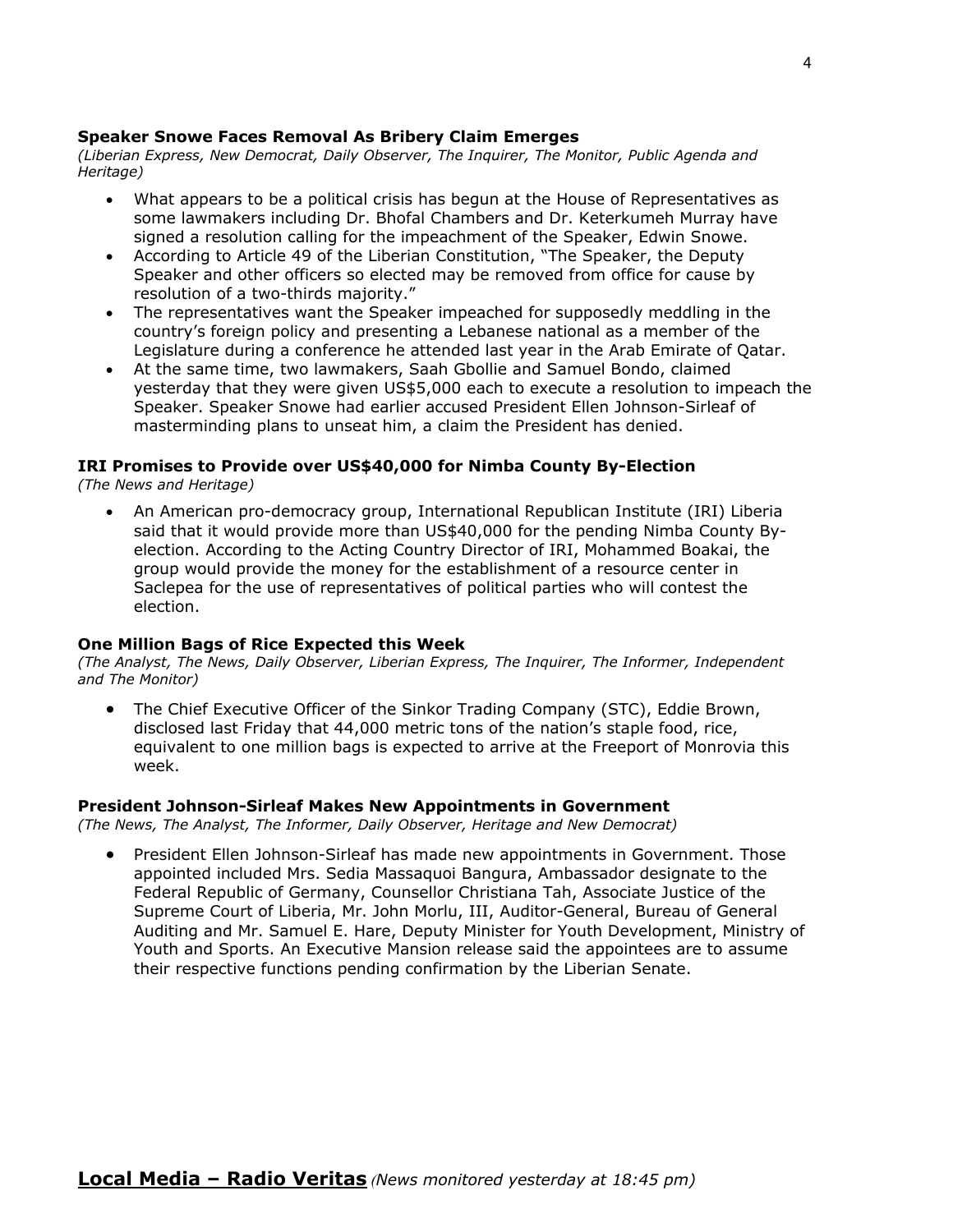#### **Lawmakers Reveal Conspiracy to Unseat House Speaker**

- In a press release issued in Monrovia over the weekend, House of Representatives Sahr Gbollie and Samuel Bondo said that there was a major conspiracy to remove Representative Edwin Snowe as Speaker of the House of Representatives and to that effect, Representatives Edward Ford, Alexander Tyler and Elijah Sieh gave them US\$5,000 each to implement the plan.
- Representatives Gbollie and Bondo noted that they received the amounts not with the intention of removing the Speaker but as "evidence."
- However, Representatives Ford and Tyler confirmed holding series of meetings and that a "Resolution" was signed to remove the Speaker but denied giving money to any of their colleagues to effect the Speaker's removal.

*(Also reported on ELBS Radio and Star Radio)*

#### **UNMIL Reconditions Reconciliatory Meetings Room in Bomi County**

• The Humanitarian Coordinator of the United Nations Mission in Liberia (UNMIL), Mr. Jordan Ryan on Saturday dedicated a building in Tubmanburg, Bomi County which is being used by local people and traditional leaders to hold reconciliatory meetings and conflict resolution forums. Mr. Ryan hoped that the building would play an important role in the future of Bomi. The Pakistani Contingent of UNMIL in Tubmanburg rehabilitated the building under UNMIL's Quick Impact Projects at the cost of more than US\$13,000.

*(Also reported on ELBS Radio and Star Radio)*

#### **JPC Director Entreats National Legislature to Scrap Unjust Laws**

• Addressing a news conference in Monrovia, Catholic Justice and Peace Commission Executive Director, Cllr. Augustine Toe entreated the National Legislature to scrap unjust laws in the Constitution of Liberia and pointed out that holding news conference and condemning Government policies without taking concrete actions was unbeneficial to Liberians.

*(Also reported on ELBS Radio and Star Radio)*

**Star Radio** *(News culled from website today at 09:00 am)*

#### **Senator Says "What Is the Law" is National Legislature's Theme for 2007**

- Grand Kru County Senator Blamo Nelson said that the National Legislature will have as its theme for 2007, "What Is The Law" asserting that all decisions taken by the Government in the new year should be guided by the theme.
- In an interview with Star Radio, Senator Nelson said that it was now time for everyone to live up to the true meaning of a country governed by the rule of law and not men.

#### **Lofa County Lawmaker Wants "Agriculture Break" Stopped**

• Lofa County Representative Eugene Fallah Kpaka called for the concept of "Agriculture Break" for members of the National Legislature to be stopped as the break contravened the actual work Legislators do when they are away. He suggested that the name be changed to Annual Legislative Break which would allow Legislators to visit their constituencies to solicit the views of the people and not just to make farms.

*Complete versions of the UNMIL International Press Clips, UNMIL Daily Liberian Radio Summary and UNMIL Liberian Newspapers Summary are posted each day on the UNMIL Bulletin Board. If you are*  unable to access the UNMIL Bulletin Board or would like further information on the content of the *summaries, please contact Mr. Weah Karpeh at karpeh@un.org.*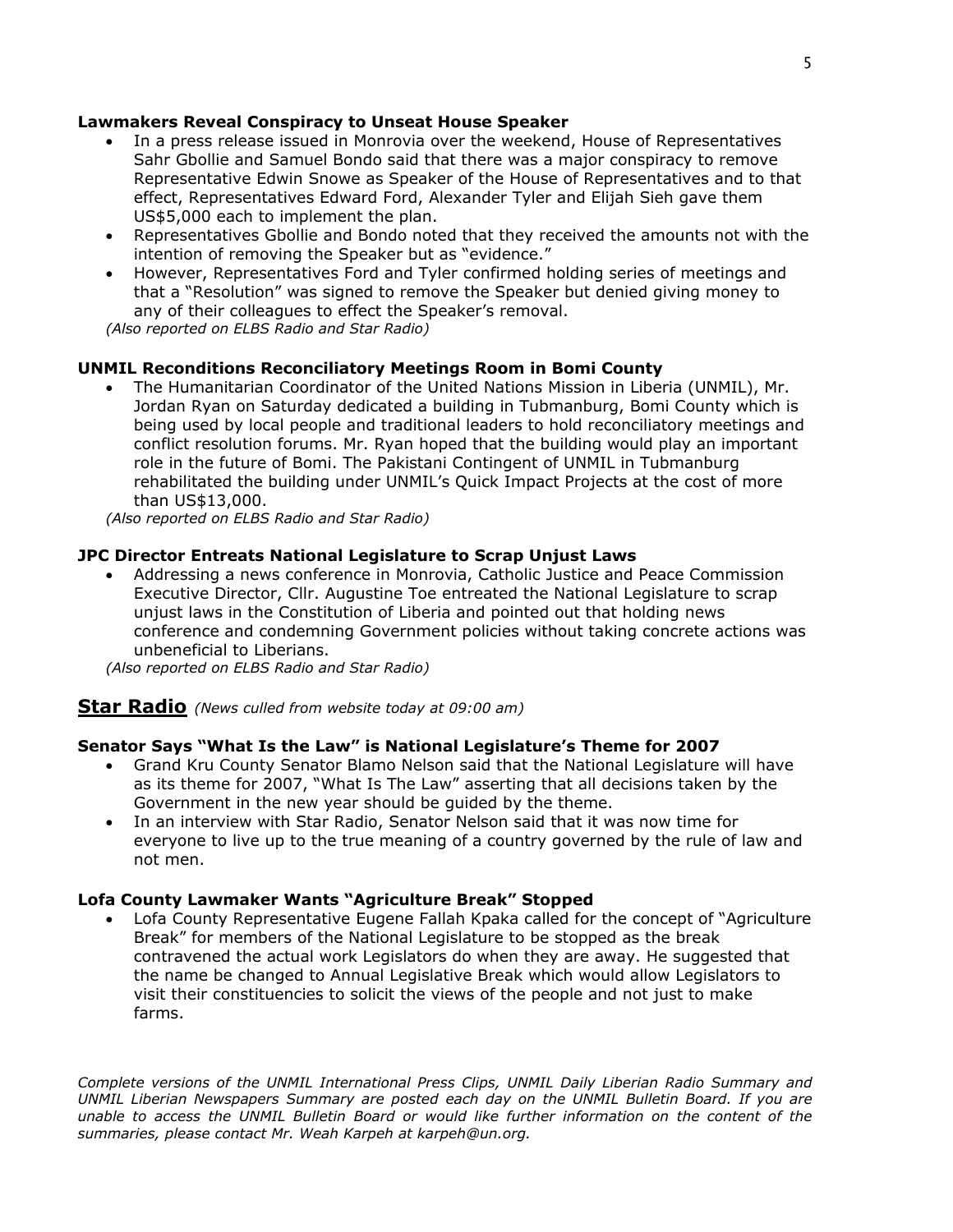## Spiegel Online Monday, 8 January 2007 http://www.spiegel.de/international/spiegel/0,1518,457930,00.html

## Ma Ellen, General Peanut Butter, and Liberia's Quest for Normalcy

#### By Jan Puhl

Ellen Johnson-Sirleaf, the first female president in African history, has had a successful first year. By Liberian standards. The street lights in Monrovia are back on, but a parliament full of warlords makes governing difficult.



Three decades ago the Ducor Palace Hotel was the place to stay, not just in the Liberian capital Monrovia, but on the entire continent. Indeed, it was one of only a handful of five-star hotels in all of Africa. It sat at the top of the tallest hill in Mamba Point, a well-to-do neighborhood in Monrovia. Businessmen from China, the United States and Europe sat around the pool sipping cocktails. The country that attracted them was an exporter of rubber, diamonds and wood, and its economy was thriving.

Nowadays the Ducor is a ruin. Like almost everything else in Monrovia and throughout this West African country, the decaying building has been looted and its walls are riddled with bullet holes. A greenish soup coats the bottom of

the swimming pool and the lobby has become a temporary shelter for refugees from the north, who have divided up the room into individual spaces using woven mats as walls. It is pitch-dark and the air is acrid with smoke. Only a few wealthy families and foreign aid workers can afford generators, while the refugees in the Ducor must make do with wood fires.

The bridge spanning the St. Paul River is visible from the hotel. Three and a half years the crossing was a regular feature on news programs around the world. The civil war in Liberia was raging, and adolescent rebels waged their last brutal battles with dictator Charles Taylor's child soldiers.

Rocket-propelled grenades rained down on Monrovia for days until international pressure eventually forced those responsible for the slaughter into exile abroad. "God willing I will be back," Taylor said ominously before boarding a flight to Nigeria. But he was wrong. Taylor is now sitting in a prison cell in The Hague, pending his trial for war crimes before an international special tribunal.

#### **Switching on the generator**

A spark of life has returned to the ruins of Liberia since Taylor's ouster. About 16,000 United Nations peacekeeping troops are stationed in this nation of 3 million, together with a gigantic UN support operation. Symbolic of the new hope, the streetlights on Tubman Boulevard have gone on every night since the summer -- after having been dark for a decade and a half. Ellen Johnson-Sirleaf, 67, the country's new president switched on the generator in a festive ceremony that amounted to a minor miracle.

In November 2005, Johnson-Sirleaf won the first free elections since Liberia's founding in 1847, prevailing over popular former football star George Weah. She has been president for a year now and in that time has become a political star in her own right, even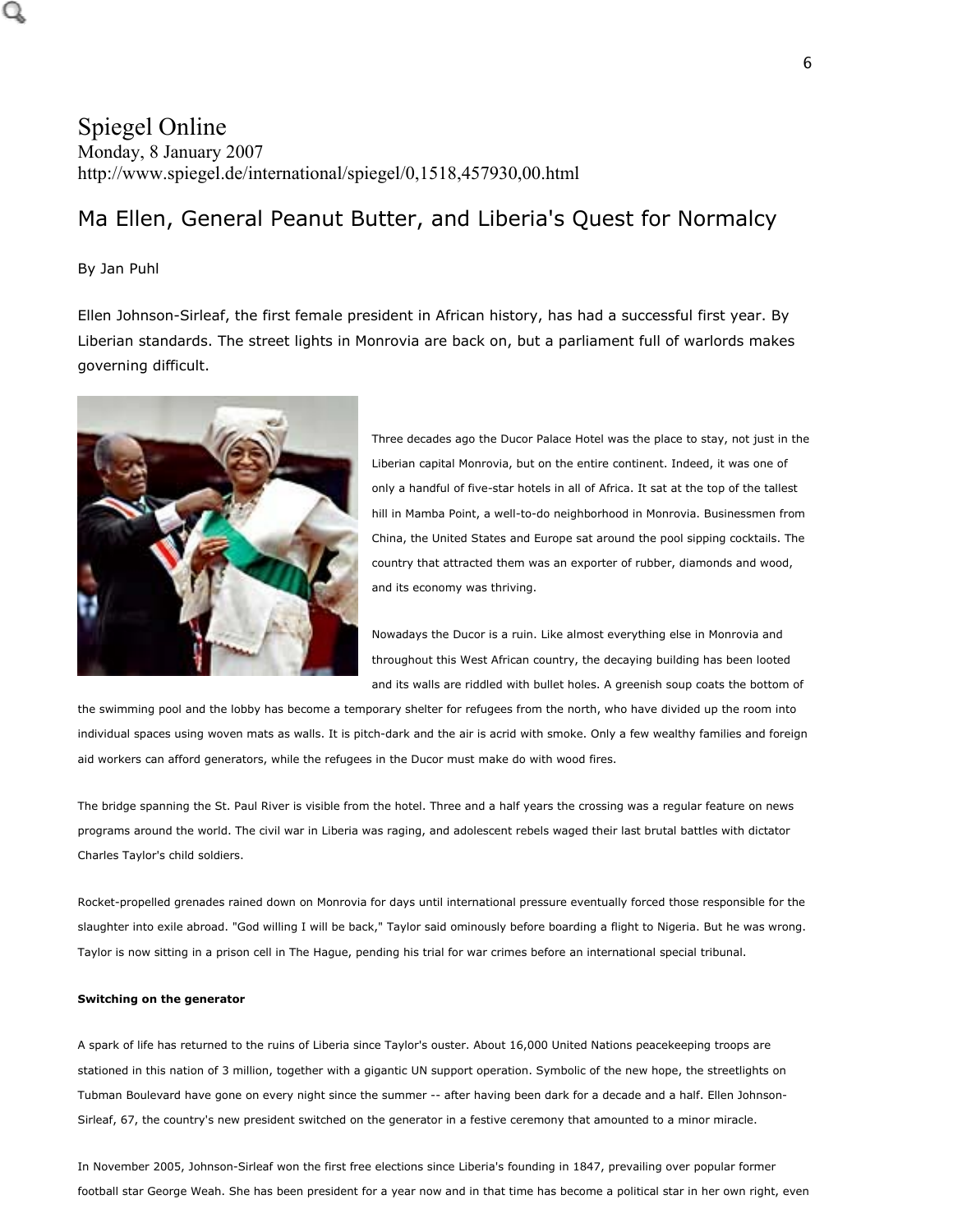earning accolades from the opposition. Visitors at the market refer to the president as "Ma Ellen" or "Grandma." Even the country's newspaper, *The Liberian Times*, refers to Johnson-Sirleaf by her first name in headlines such as: "Ellen Makes Case for Lifting of Liberia's Sanctions."



The first elected female head of state in African history faces the daunting challenge of cleaning up a huge mess. According to UN statistics, Liberia is currently one of the world's three poorest countries. Monrovia, with its wrecked streets and railroads, is like a ghost town. In the parliament former warlords debate the future of a country that, until recently, they had done their utmost to destroy.

One-hundred-thousand decommissioned soldiers, many hardly more than children, are the most burdensome relic of the slaughter John-Peter Pham, an American expert on Liberia,

has called the "prototype of a failed state." With all this baggage Ma Ellen has her work cut out for her.

Johnson-Sirleaf, the granddaughter of a German businessman and a Liberian woman, clearly feels up to the task. She grew up in the country and rebelled against its corrupt and dictatorial rulers. She was forced to flee and went to the United States to study business administration. She acquired experience in international politics and a good reputation as a manager while working at the World Bank.

#### **Ma Ellen plays it tough**

Now she is back in Liberia. But even as a head of state, Johnson-Sirleaf never trades her traditional, colorful West African dress -- a long skirt, blouse and brightly colored headscarf -- for Western business attire. A mother of four grown sons, she spends as little time as possible at her office across from the beach in Monrovia, instead preferring to spend as much time as possible with her enthusiastic supporters. She shakes hands, listening to the concerns of teachers in Greenville and nurses in Buchanan.

But Ma Ellen, this friendly looking, round-faced mother of a nation, is just as adept at playing it tough. Shortly after taking office she marched into the finance ministry and promptly fired every official in the building. Only those who could prove without a doubt that they were not corrupt were allowed to return to their jobs. The message she is clearly conveying to international donors is that her administration is serious about "good governance."

The new president's energetic drive has tugged many Liberians out of political apathy, including Maruyah Fyneah, the chairwoman of the country's women's association. Fyneah believes that Johnson-Sirleaf is the best thing that could possibly have happened to her country. "The men truly drove this place into the ground; just take a look around." Fyneah waves her arm in a wide arc toward the window. Her office in downtown Monrovia is in a building that consists of little more than a concrete skeleton, with rusty metal framing elements protruding from the walls and crumbling stairs.

The country's newfound optimism could very well be justified. Nevertheless, the past has left an indelible impression. "This society is severely traumatized," says Jerome Verdier, 38, a sad-eyed attorney. Verdier survived the war in Monrovia, fending off starvation and hiding from marauding bands of child soldiers. As the director of the recently established Truth and Reconciliation Commission, he now shares an office in a ruined downtown building with five employees.

Rebels and government troops killed some 250,000 Liberians during the years of civil war. Almost half of all Liberian women were raped, and assets worth several billion dollars were destroyed.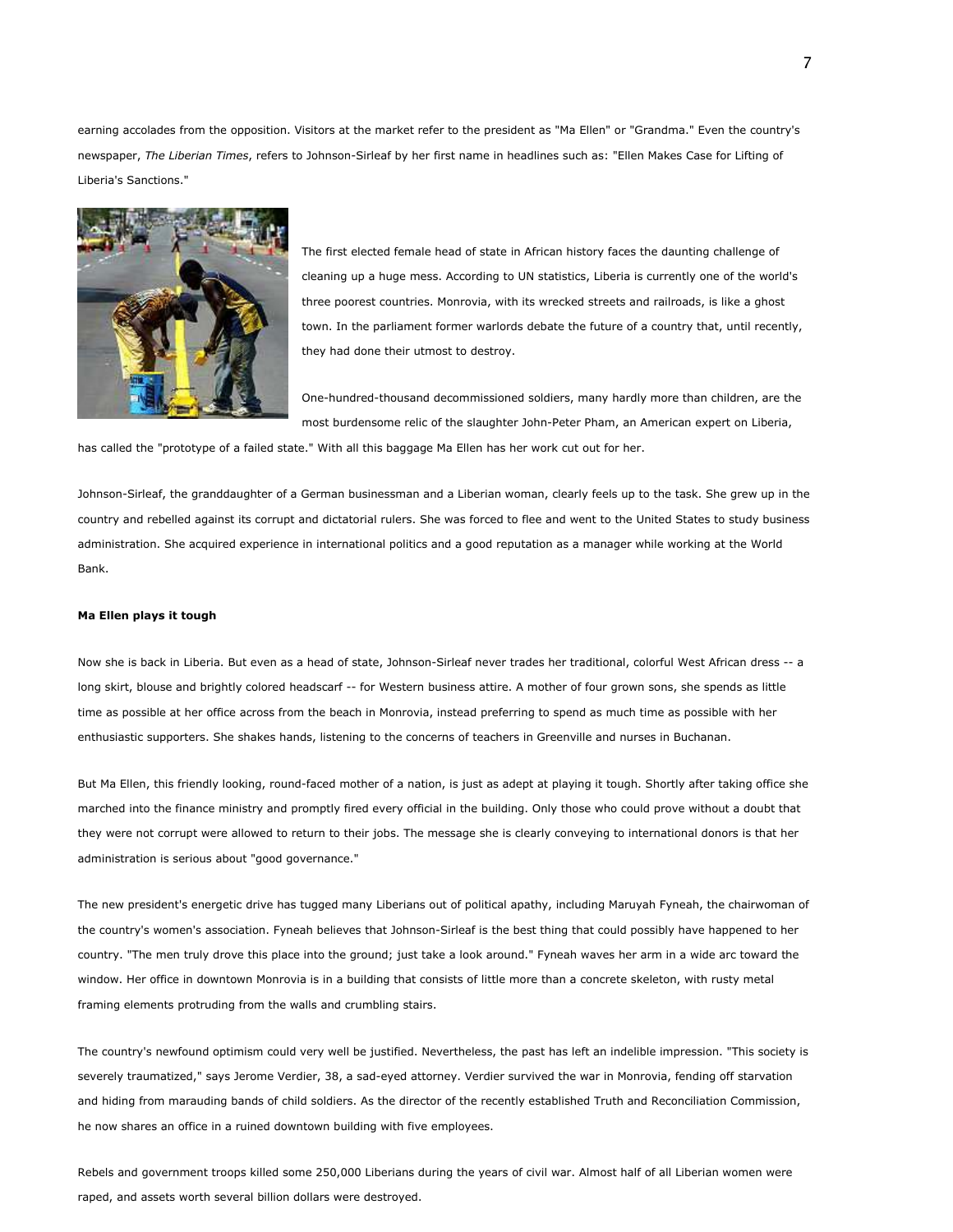Verdier's job is to process the country's horrific past. He wants to call the warlords to account so that they can confess to their crimes and show regret. Based on the South African model, Liberia's Truth and Reconciliation Commission even has the power to pardon former war criminals. "We have no other choice," says Verdier. "We must live together and each of us must try to understand the other side's hatred and suffering."

#### **MP General Peanut Butter**

The civil war's foot soldiers were primarily adolescents who were armed to the teeth and high on drugs much of the time. They painted their fingernails and wore colorful wigs and the clothing of New York hip-hoppers. They wore magical amulets around their necks, believing the charms could ward off bullets. One rebel battalion routinely went into battle stark naked. Their leaders went by such strange names as Adolphus Dolo, also known as General Peanut Butter. He too is a member of parliament today.

In the carnage, the original goal of driving dictator Taylor from his palace in Monrovia was eventually forgotten, as the war became a means unto itself. Rebel leaders became war profiteers who assembled private armies to plunder mines and forests. They sold lumber, diamonds and rubber abroad, buying new weapons with the proceeds. The child soldiers robbed, murdered and burned in much the same way that their elders would do elsewhere. They ripped out and consumed the hearts of their dead enemies, in the belief that this would transfer the power of the vanquished to the victors.

The country that had descended into an orgy of violence was once the hope of thousands of slaves from the United States. Liberia's coat of arms bears the inscription: "The love of liberty brought us here." Robert Finley, a Presbyterian minister, founded the American Colonization Society in Washington in 1816 with the goal of helping freed slaves to acquire their own country in Africa.

The first pioneers soon set sail for Africa on board American warships. The newcomers formed the upper class in Liberia from the beginning, imitating the lifestyles of their former masters and strolling through Monrovia in tailcoats and bowlers. Voting was restricted to the settlers and their offspring, who occupied the key posts in the country's government and economy.



This form of black apartheid proved surprisingly long-lived. It wasn't until April 12, 1980 that a group of rebel soldiers managed to occupy the presidential palace. Their leader, First Sergeant Samuel Doe of the Kran tribe, had the president slaughtered in his bed and promptly assumed his office. Once in office, the new president began learning to read and write -- and proved quick to fill all government posts with members of his tribe and drive the economy into the ground.

Ellen Johnson-Sirleaf was one of those who fled from the reign of terror imposed by Doe's

police force. She initially supported Charles Taylor, but the two soon quarrelled. Taylor then led a rebel force armed with Libyan weapons on Monrovia. The civil war had begun.

Doe was one of its first victims when he fell into the hands of rebel general Prince Johnson. Johnson ordered his soldiers to slice off the shackled president's ears, and Johnson's thugs spent the ensuing hours torturing the dictator. A video of the torture session is still sold today in Monrovia's markets. Despite the atrocities committed in his name, Prince Johnson is also a member of the current parliament. He will soon be summoned to testify before the Truth and Reconciliation Commission.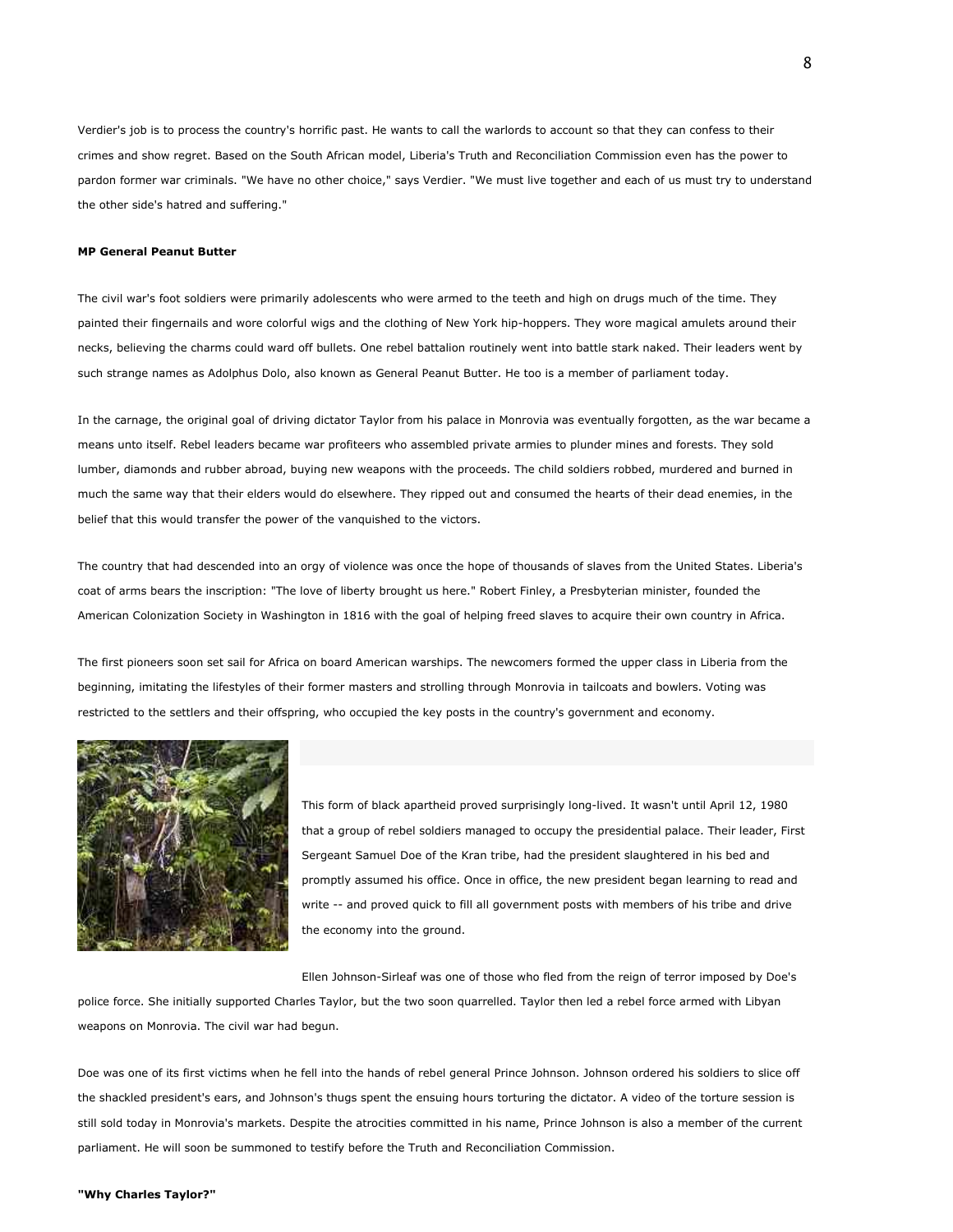Jewel Howard-Taylor will also likely have to make an appearance before the commission, which she holds in very low regard. Howard-Taylor raises money for the defense of Charles Taylor, to whom she has been married since 1997, although the couple is said to have separated long ago.

The ex-dictator's former wife is fond of the gaudiness of Rococo. Her office is filled with pretentious furniture in the style of Louis XV. A memento of her better days hangs on the wall: a photo op showing Howard-Taylor with Hillary Clinton during a visit to the United States. An energetic woman in her early 40s, Howard-Taylor manages her husband's political legacy and with the support of his party members, she has even managed to be elected as a senator.

"Why Charles Taylor?" she asks. "There are all kinds of people here who also deserve to be taken to court." Ominously, she adds: "Who knows if he'll even survive until the end of the case. Milosevic also died in custody under strange circumstances."

Howard-Taylor is critical of the Johnson-Sirleaf government for having dismissed too many people from the army and security forces too quickly. She also believes that Johnson-Sirleaf should proceed with caution when privatizing the country's mines and plantations, although she is in favor of the UN lifting its travel restrictions on the warlords as quickly as possible. These are all demands that play well with her former husband's supporters. Many in Monrovia believe that Jewel Howard-Taylor plans to run against Johnson-Sirleaf in the next presidential election.

Jenkins Steward would never vote for Howard-Taylor, nor would any of his friends, he says. "We are now for Ellen," he says. "Anyone else would bring us nothing but ruin." Steward fought with the Lurd rebel group and took part in the battle for Monrovia. He has been harvesting rubber since a group of about 3,000 rebel fighters took over the state-owned Guthrie plantation about 35 kilometers (22 miles) northwest of Monrovia shortly after the war ended. Many gained a foothold at the plantation and are still there.

The rubber trees are planted in straight rows, the groves connected by muddy roads leading through the forest. A group of boys keeps emerging from the underbrush; one has a large scar on his face and another is missing an arm. Steward, at 30-years-old, is one of the oldest. The war ended three years ago, and yet most former soldiers are barely 20 today. And most of them can never return home. During the civil war, they were recruited as children off the street and to make them subservient, the commanders forced the soldiers to rape their sisters or shoot their mothers.

#### **Five dollars a day**

In 2006, the young men were happy to have found a home of sorts once again. Steward lives with five "brothers" in a hut where the only wall decoration consists of a poster of Charles Taylor in handcuffs. There is no electricity. Every morning the men head out into the groves, where they use metal hooks mounted on long poles to scratch spiral-shaped incisions into the rubber trees. The spiral shape allows the white rubber sap to flow downward, where it is collected in coconut shells. Dealers pay \$500 for a ton of the material -- a lot of money in a country where the majority of people must survive on less than \$1 a day.

Jenkins Steward is proud of what he and his friends have built. "There is less crime here than in Monrovia," he says. "We have work and our wives live here. None of us wants to fight anymore." Guthrie's child soldiers created their own republic on the plantation, complete with its own executive council and makeshift parliament.

But the government in Monrovia, loath to tolerate this much self-determination, recently repossessed the plantation. A government agent now takes delivery of the harvest -- for a fraction of the price previously paid for the rubber. Some of the former child soldiers have left Guthrie and now are roaming throughout this destroyed country, stealing to support themselves.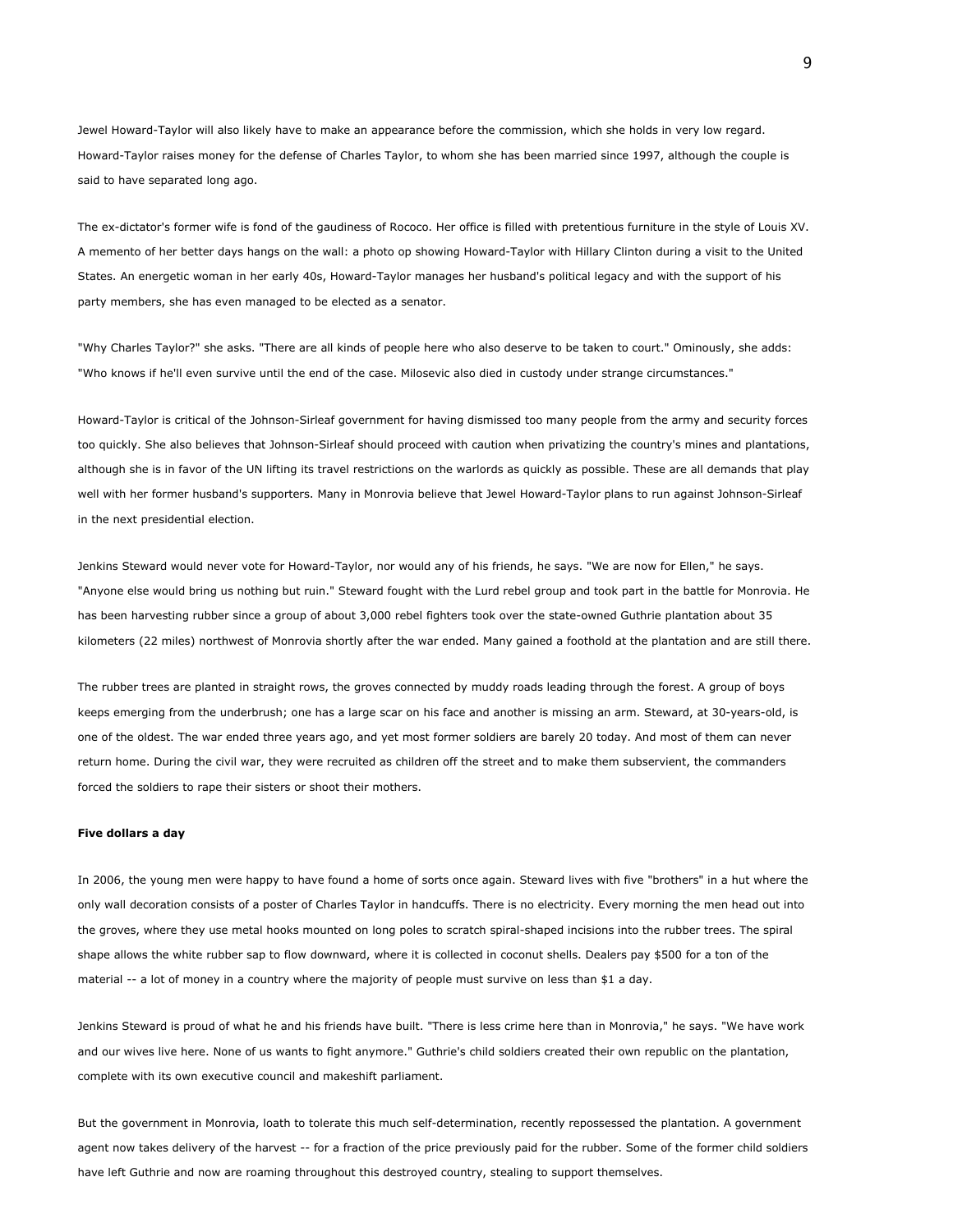Others have moved on to the neighboring Ivory Coast, which is now in the midst of its own civil war. The Ivorian rebels pay their new recruits \$5 a day.

*Translated from the German by Christopher Sultan*